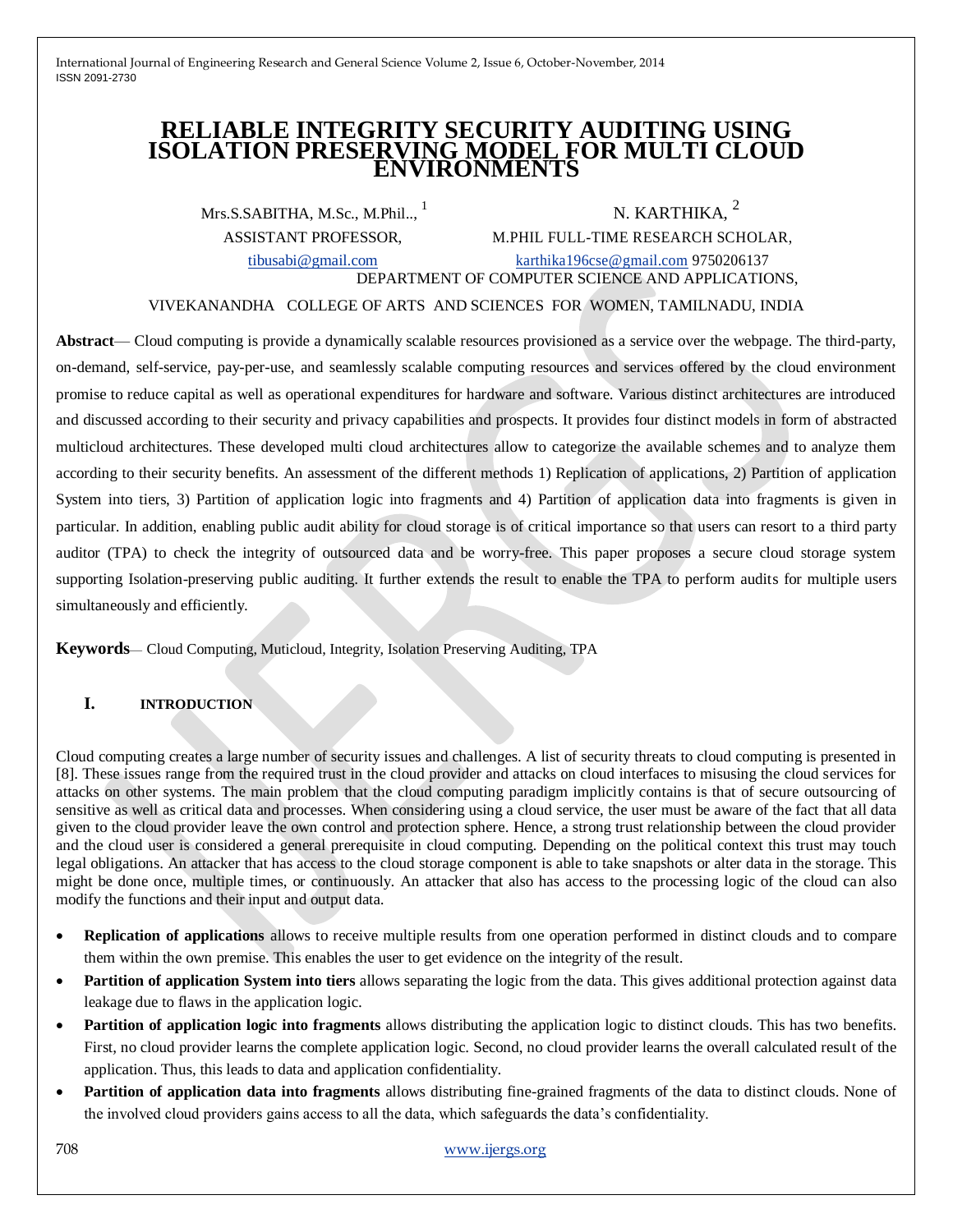The existing system utilizes the technique of public key based homomorphism linear authenticator (or HLA for short), which enables Third Party Auditor to perform the auditing without demanding the local copy of data and thus drastically reduces the communication and computation overhead as compared to the straightforward data auditing approaches. By integrating the HLA with random masking, the protocol guarantees that the TPA could not learn any knowledge about the data content stored in the cloud server during the efficient auditing process. The aggregation and algebraic properties of the authenticator further benefit our design for the batch auditing. Various prime numbers are assigned as tags for each segment of file which is stored in server. Each segment is having two prime numbers each of which belongs to a different prime order. The third party auditor knows the prime numbers in a random manner. During verification, the third party auditor sends the numbers as random challenge and if the numbers are matched with tags then the file integrity is said to be verified.

The rest of this paper is organized as follows. Section 2 presents the related work followed by the main contribution multi cloud security as well as the problem definition in Section 3. Section 4 gives a brief introduction to Isolation Preserving Auditing while and explains the proposed approach. Finally, Section 5 presents the evaluation of the algorithm followed by the conclusions and future work described in Section 6 and Section 7.

#### **I. RELATED WORK**

The cloud computing paradigm has been hailed for its promise of enormous cost-saving potential. In spite of this euphoria, the consequences regarding a migration to the cloud need to be thoroughly considered. Amongst many obstacles present, the highest weight is assigned to the issues arising within security. Cloud security is discussions to date mostly focus on the fact that customers must completely trust their cloud providers with respect to the confidentiality and integrity of their data, as well as computation faultlessness. However, another important area is often overlooked: if the Cloud control interface is compromised, the attacker gains immense potency over the customer's data. This attack vector is a novelty as the result of the control interface (alongside with virtualization techniques) being a new feature of the Cloud Computing paradigm, as NIST lists On-demand self-service and Broad network access as essential characteristics of Cloud Computing systems [1]. The main goal of this paper [2] is the investigation and evaluation of security and privacy threats caused by the unawareness of users in the cloud. Although the methods and techniques described in this paper are applicable to arbitrary IaaS providers, they focused on one of the major cloud providers However, to actually agree on a specific SLA a user first has to assess his organizational risks related to security and resilience [3]. Current solutions that restrict the provision of sensible services to dedicated private, hybrid or so called national clouds do not go far enough as they reduce the user's flexibility when scaling in or out and still force him to trust the cloud provider. Furthermore, private clouds intensify the vendor lock-in problem. Last but not least, there is no support for deciding which services and data could be safely migrated to which cloud. Instead they demanded new methods and technical support to put the user in a position to benefit from the advantages of cloud computing without giving up the sovereignty over his data and applications. In their current work, they followed a system oriented approach focusing on technical means to achieve this goal.

709 www.ijergs.org They identified security as a major obstacle that prevents someone to transfer his resources into the cloud. In order to make sound business decisions and to maintain or obtain security certifications, cloud customers need assurance that providers are following sound security practices and behave according to agreed SLAs [4]. Thus, their overall goal is the development of a flexible open source cloud platform that integrates all necessary components for the development of user-controlled and -monitored secure cloud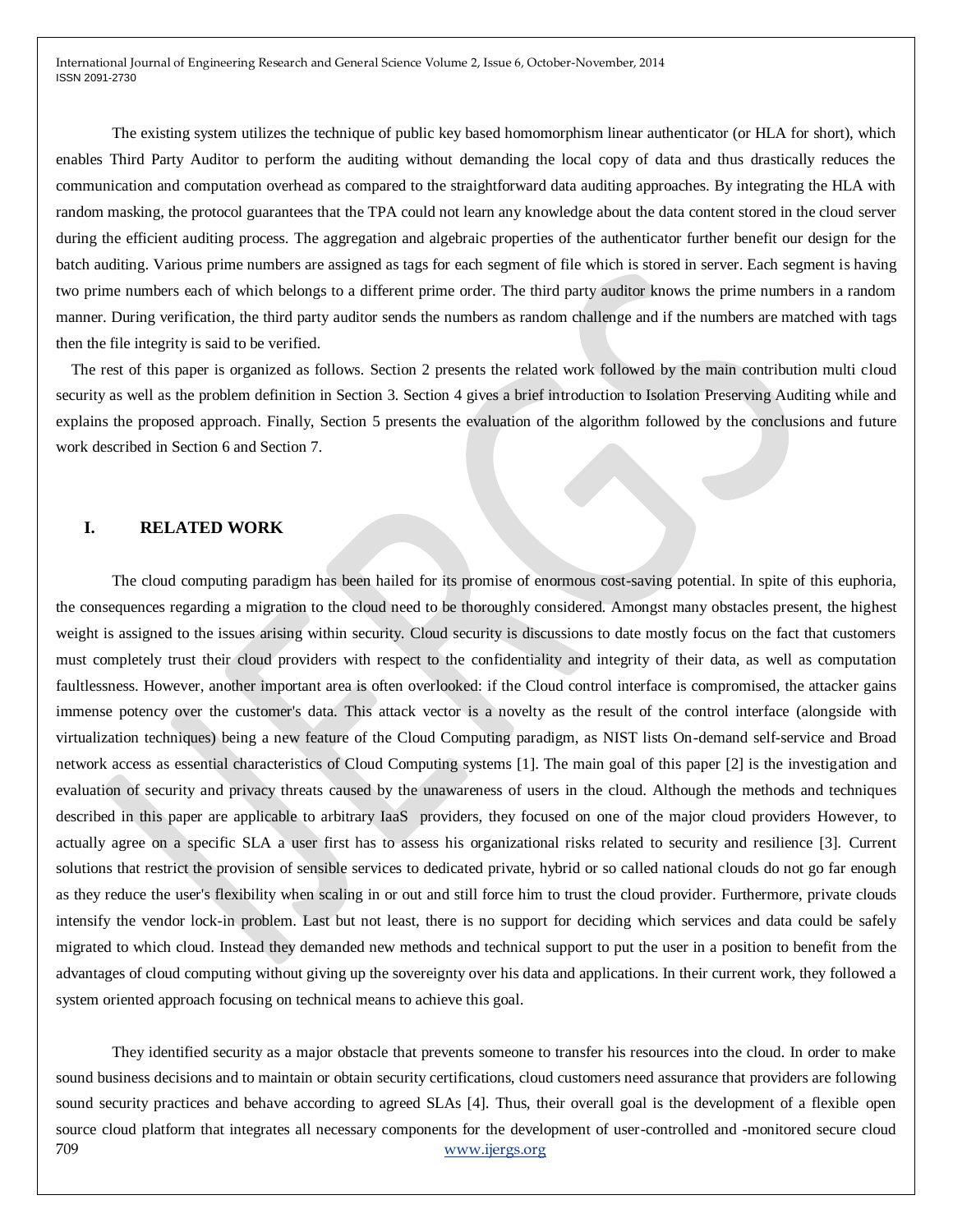environments [5].

# **II. MAIN CONTRIBUTIONS**

The proposed system includes all the existing system approach which covers multiple cloud service provider environments. In addition, size blocks of data are being processed with varying size nature in different cloud locations having same copy of data. The data blocks is stored and retrieved in different cloud locations based on the storage and computational capability. Thus the proposed system explores such issue to provide the support of variable-length block verification. Likewise, the privacy level for all cloud providers is analyzed by trusted authority and security degree and performance is quantified for encryption algorithms. The following main objective is proposed system.

- To replicate the applications that allows to receive multiple results from one operation performed in distinct clouds and to compare them within the own premise. This enables the user to get evidence on the integrity of the result.
- To partition the application System into tiers that allows separating the logic from the data. This gives additional protection against data leakage due to flaws in the application logic.
- To partition the application logic into fragments that allows distributing the application logic to distinct clouds. This has two benefits. First, no cloud provider learns the complete application logic. Second, no cloud provider learns the overall calculated result of the application. Thus, this leads to data and application confidentiality.
- To partition the application data into fragments that allows distributing fine-grained fragments of the data to distinct clouds. None of the involved cloud providers gains access to all the data, which safeguards the data's confidentiality.

# **III. PROPOSED PROTOCOL**

The proposed system includes all the existing system approach which covers multiple cloud service provider environments. In addition, size blocks of data are being processed with varying size nature in different cloud locations having same copy of data. The data blocks is stored and retrieved in different cloud locations based on the storage and computational capability. Thus the proposed system explores such issue to provide the support of variable-length block verification. Likewise, the privacy level for all cloud providers is analyzed by trusted authority and security degree and performance is quantified for encryption algorithms. The proposed system has following advantages.

- Partial data of files are taken from multiple mirror locations and send to selected client.
- Suitable for very large size files.
- Irrelevant size blocks of data are handled among the multiple cloud service providers based on their computational capabilities.

Different trust level is set to different cloud providers and encryption/decryption is varied based on the clouds computational capability.

## **PROTOCOL PROCESS**

## **1) MULTI-CLOUD SECURITY**

In this first step process, the cloud node id and the cloud provider name is added. There are more cloud nodes for single cloud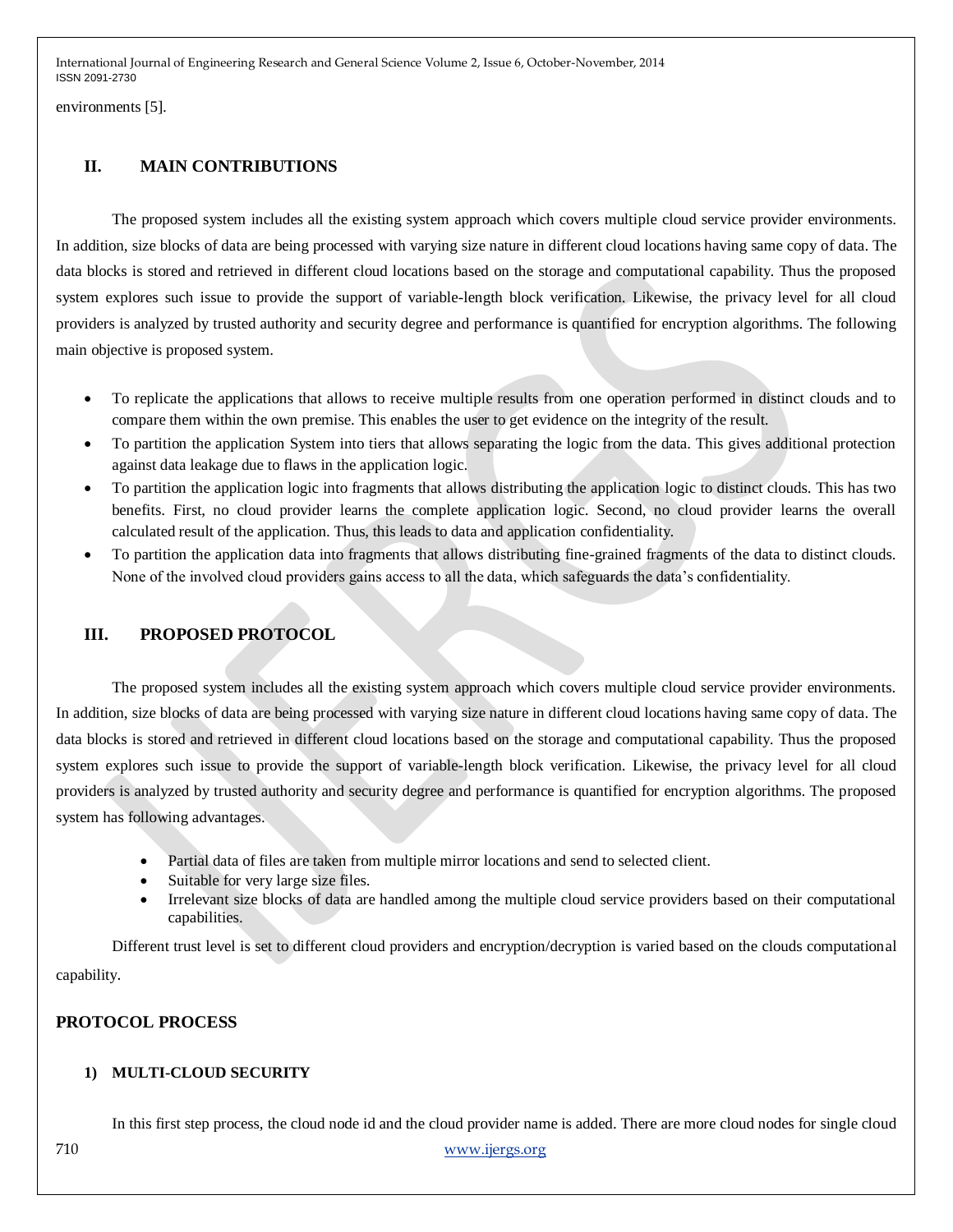provider. From the trusted authority, the cloud node receives secret tags for file blocks so that the blocks can be processed/ verified by the cloud nodes. The next step, files are added to cloud nodes and executed based on a) Replication of applications from the random cloud node, b) Partition of application System into tiers such that even the web server does not know the location of record in database server, c) Partition of application logic into fragments such that half of the application login in one file stored in one cloud node and other half of the application logic in other file stored in other cloud node and d) Partition of application data into fragments such that partial records in one cloud database and remaining records in other cloud database.

#### **2) PRIVACY PRESERVING AUDITING PROTOCOL**

In this step, the file name is selected, the file content is split into various segments and each segment is given two prime numbers each of which belongs to two prime order. One is given to the user, other is given to third party auditor. The combination of the two is kept in server. During auditing, third party auditor randomly picks the segment ids and send corresponding prime number vector to cloud server. If the credentials match, then the file integrity is said to be verified.

#### **3) BATCH AUDITING PROTOCOL**

In this step, during auditing, two processes of same third party auditor randomly pick the two set of segment ids and send corresponding prime number vectors to cloud server. If the credentials match, then the file integrity is said to be verified.

## **4) STORAGE AND COMPUTATIONAL CAPABILITY BASED FILE STORAGE**

#### **A) FILE SELECTION**

In this step, the file content is selected from client files. The file data is saved in cache.

#### **B) ENCRYPTION**

In this step, either DES (Data Encryption Standard) or AES (Advanced Encryption Standard) encryption work is carried out and the selected file is encrypted.

**Speed:** The requirement of this level presents that no sensitive information in the data. Cloud location with low computational capability uses weak encryption composition (DES) and high computational capability uses more encryption (AES) to obtain more performance for using cloud services.

#### **C) DECRYPTION**

In this step, decryption work (DES and AES) is carried ou

711 www.ijergs.org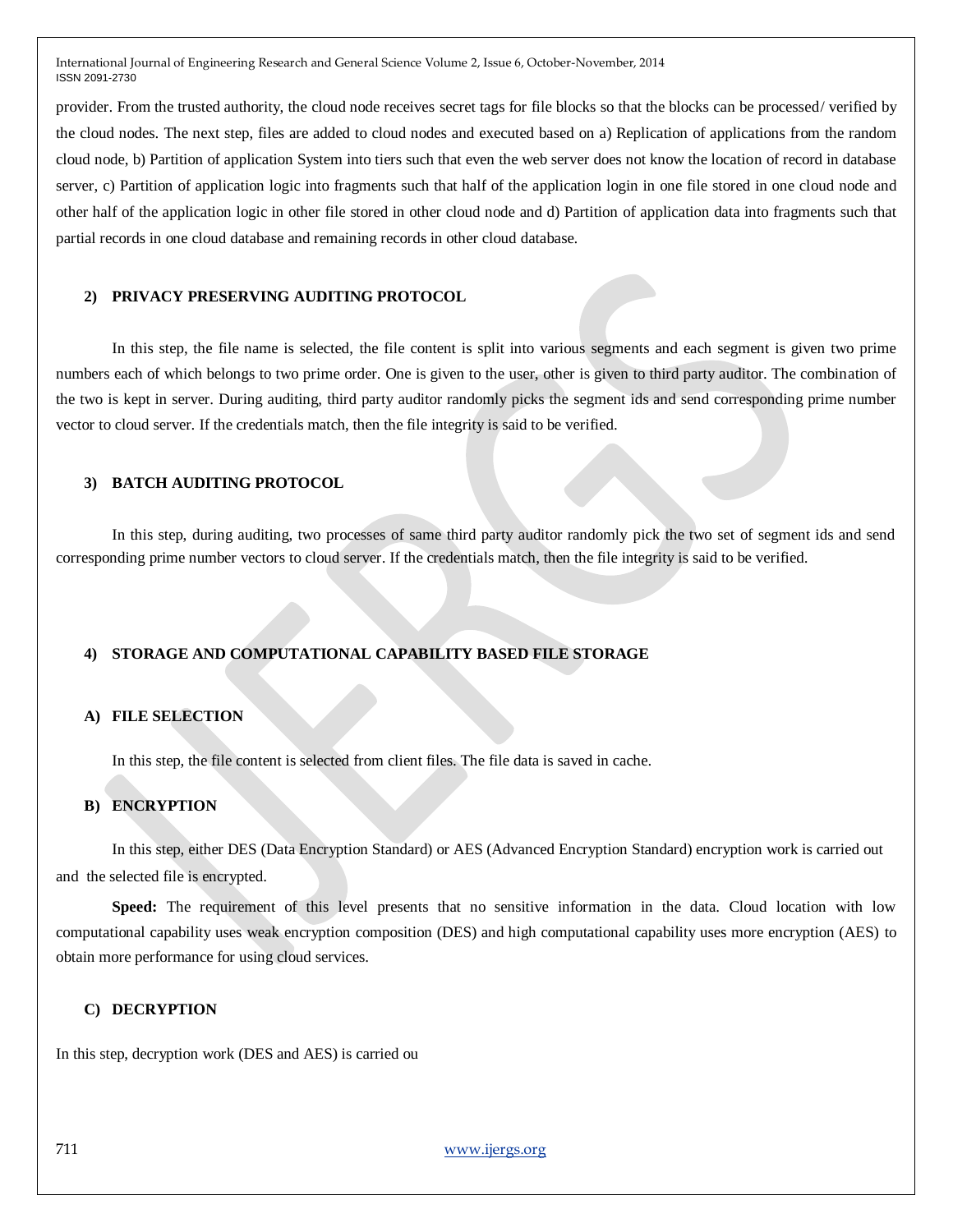# **V.EXPERIMENTAL RESULTS**

Table 1.1 is describe the theoretical analysis for existing system and proposed system. The replication allocation and computation overhead details.

| <b>METHOD</b>                              | <b>REPLICATION</b> | <b>COMPUTATION OVERHEAD</b>                                                                |
|--------------------------------------------|--------------------|--------------------------------------------------------------------------------------------|
| Resource Replication                       | Required           | In client only                                                                             |
| PIR based segmentation                     | Not required       | Low in client tier/ More in database tier (stored<br>procedure) and negligible in web tier |
| Segmentation of application logic and data | Not required       | In client only                                                                             |
| Third party auditing                       | Not required       | High In client, Low in third party system and<br>negligible in cloud node                  |

**FIG 1.1 TPA Computation Time Chart Comparison**



## **Findings:**

**Fig 1.2 Chart Comparisons for TPA Computation Time In %**

- The proposed system provides a safe cloud storage methodology which supports privacy-preserving third party auditing better than existing system.
- This thesis suggests that the security can be increased if the architecture is changed from single cloud to multi cloud environment.
- Security mechanisms involved during third party auditing of outsourced data is discussed.
- The methods are studied to perform the auditing without demanding the local copy of data and thus drastically reduce the communication and computation overhead.
- Four schemes are presented that can be applied in multi cloud environment to increase the security aspects.
- Hiding resource usage statistics of a single resource for a single cloud provider is achieved if first method is applied.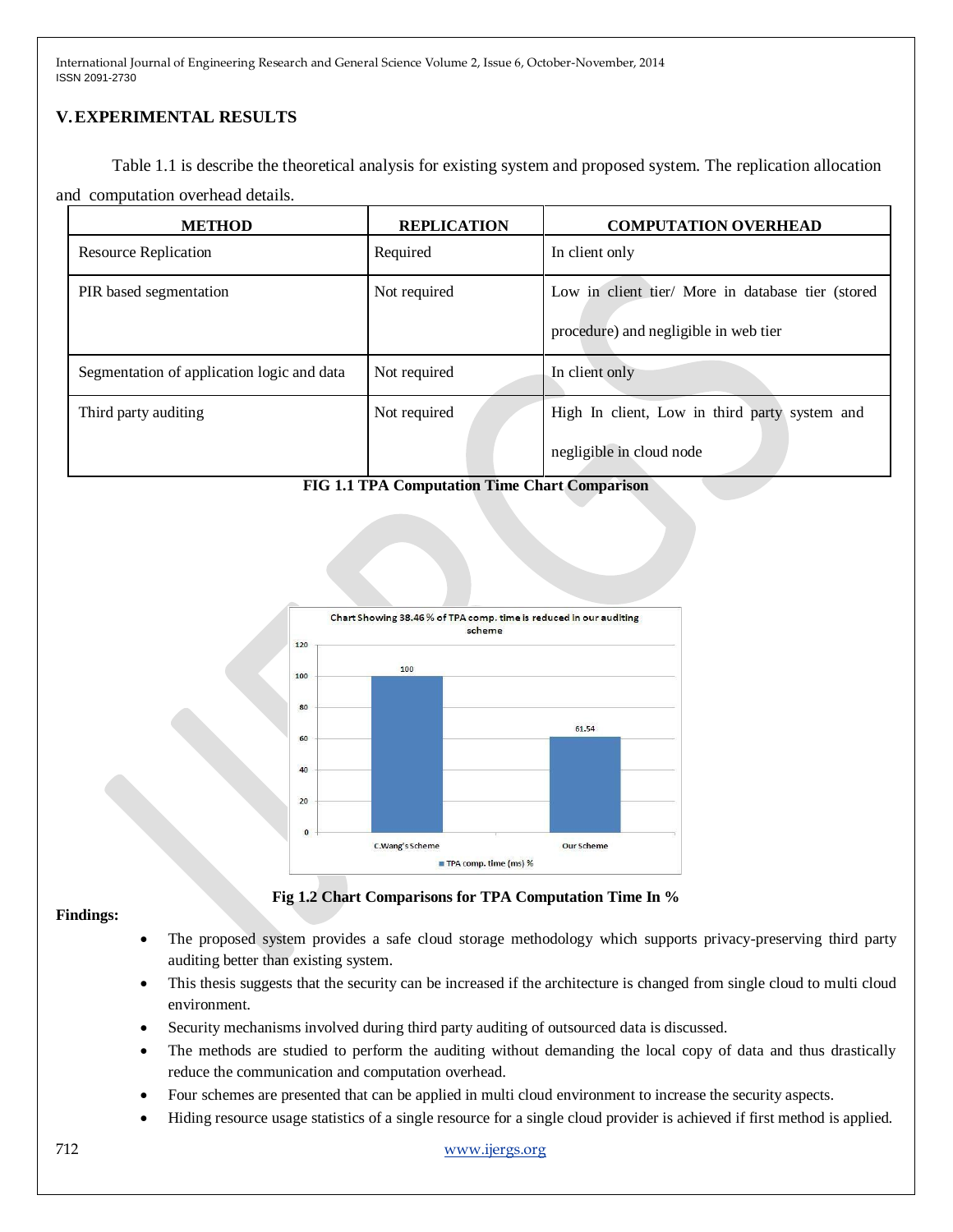- The computation and data transfer size is very low if the second method is applied.
- The third method provides the security such that a single provider may not be aware of the execution flow of the single application as well as the cloud provider could not know or access all the data.
- The fourth method provides the benefit of auditing with very low credential data to verify the file content.
- It is proved that the third party auditing computation time is better than existing approach.

The future study should focus on security proof and enhancements in data retrieval of the proposed framework **ACKNOWLEDGMENT**

I express my deep gratitude and sincere thanks to my supervision **Mrs.S.Sabitha,M.Sc.,M.Phil**., **Assistant Professor, Department of Computer Science** in **Vivekananda college of Arts and Sciences for wome**n for her valuable, suggestion, innovative ideas, constructive, criticisms and inspiring guidance had enabled me to complete the paper present work successfully.

## **VI.CONCLUSION**

It is believed that almost all the system objectives that have been planned at the commencement of the software development have been net with and the implementation process of the paper is completed. A trial run of the system has been made and is giving good results the procedures for processing is simple and regular order. The process of preparing plans been missed out which might be considered for further modification of the application. The paper effectively stores and retrieves the records from the cloud space database server. The records are encrypted and decrypted whenever necessary so that they are secure.

## **VII. FUTURE ENHANCEMENTS**

The following enhancements are should be in future.

- The application if developed as web services, then many applications can make use of the records.
- The data integrity in cloud environment is not considered. The error situation can be recovered if there is any mismatch.
- The web site and database can be hosted in real cloud place during the implementation.

## **REFERENCES**

- 1. S. Bugiel, S. Nurnberger, T. Poppelmann, A.-R. Sadeghi, and T.Schneider, —AmazonIA: When Elasticity Snaps Back, Proc. 18<sup>th</sup> ACM Conf. Computer and Comm. Security (CCS '11), pp. 389-400, 2011.
- 2. Amazon Elastic Compute Cloud (Amazon EC2).http://aws.amazon.com/ec2/.
- 3. D. Catteddu (Ed.): Security & Resilience in Governmental Clouds Making an informed decision. ENISA Report, January 2011.
- 4. J. Somorovsky, M. Heiderich, M. Jensen, J. Schwenk, N. Gruschka, and L. Lo Iacono, ―All Your Clouds Are Belong to Us: Security Analysis of Cloud Management Interfaces, Proc. Third ACM Workshop Cloud Computing Security Workshop (CCSW '11), pp. 3-14, 2011.
- 5. P. Mell and T. Grance: The NIST Definition of Cloud Computing (Draft). Recommendations of the National Institute of Standards and Technology (NIST), Special Publication 800—145 (Draft), available at http://csrc.nist.gov/publications/drafts/800-145/Draft-SP-800-145\_cloud-definition.pdf, January 2011.